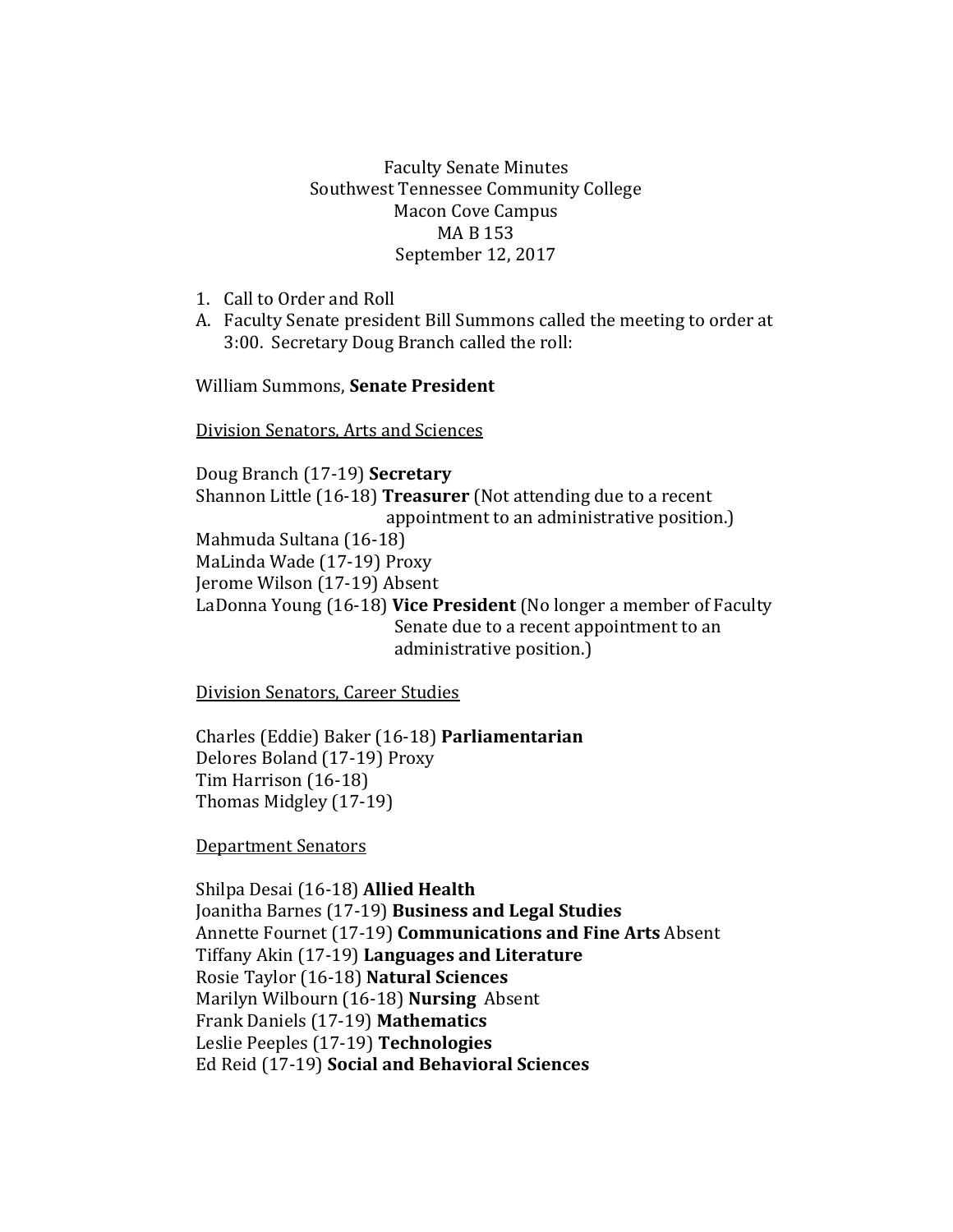- B. Robert Jackson took a picture of present members so that we could post it to the senate website.
- 2. Approval of Minutes

The body approved the minutes from the April, 2017 Faculty Senate meeting. Secretary Doug Branch will ask that those minutes be posted to the senate website.

- 3. Reports from Senate Officers and Senate Committees
- A. We altered the agenda slightly for reasons having to do with time.
- B. Thad Cockrill, chair of Languages and Literature, spoke to the senate, presenting his complaints about the present system for evaluating faculty chairs. Under the current system, all faculty in a chair's department can see both the scores and the comments a chair receives from his or her department.
- C. It was moved, seconded, and approved that the vice-president of the Faculty Senate, administrating the evaluations of chairs, should configure the system such that, in addition to the chair himself or herself, only administrators higher in the line of reporting, such as a chair's dean, should be able to see comments made by faculty members during the chair's evaluation process. The objective, scored parts of the evaluation should still be available for viewing by members of the chair's department.
- D. Bill Summons made announcements and gave updates concerning TBR matters. First, he announced that he is officially a regent for two years. He will be representing all community colleges in the state. He noted other news, too, such as the recent departure of two TBR-affiliated community college presidents and the fact that there are plans to combine Banner into one system for all TBR institutions. Bill also wished to challenge a popular notion that Southwest, in comparison to other Tennessee community colleges, is suffering financially. He was given to understand, after a recent TBR meeting, that, Southwest is indeed in comparatively good financial shape.
- E. Doug Branch told the assembly that he would try once more to get Faculty Senate committee chairs to submit names of current committee members, very few chairs having responded to his initial request. It was generally agreed that the senate may need to make some reevaluation of chairs who did not respond to a second request Doug would make.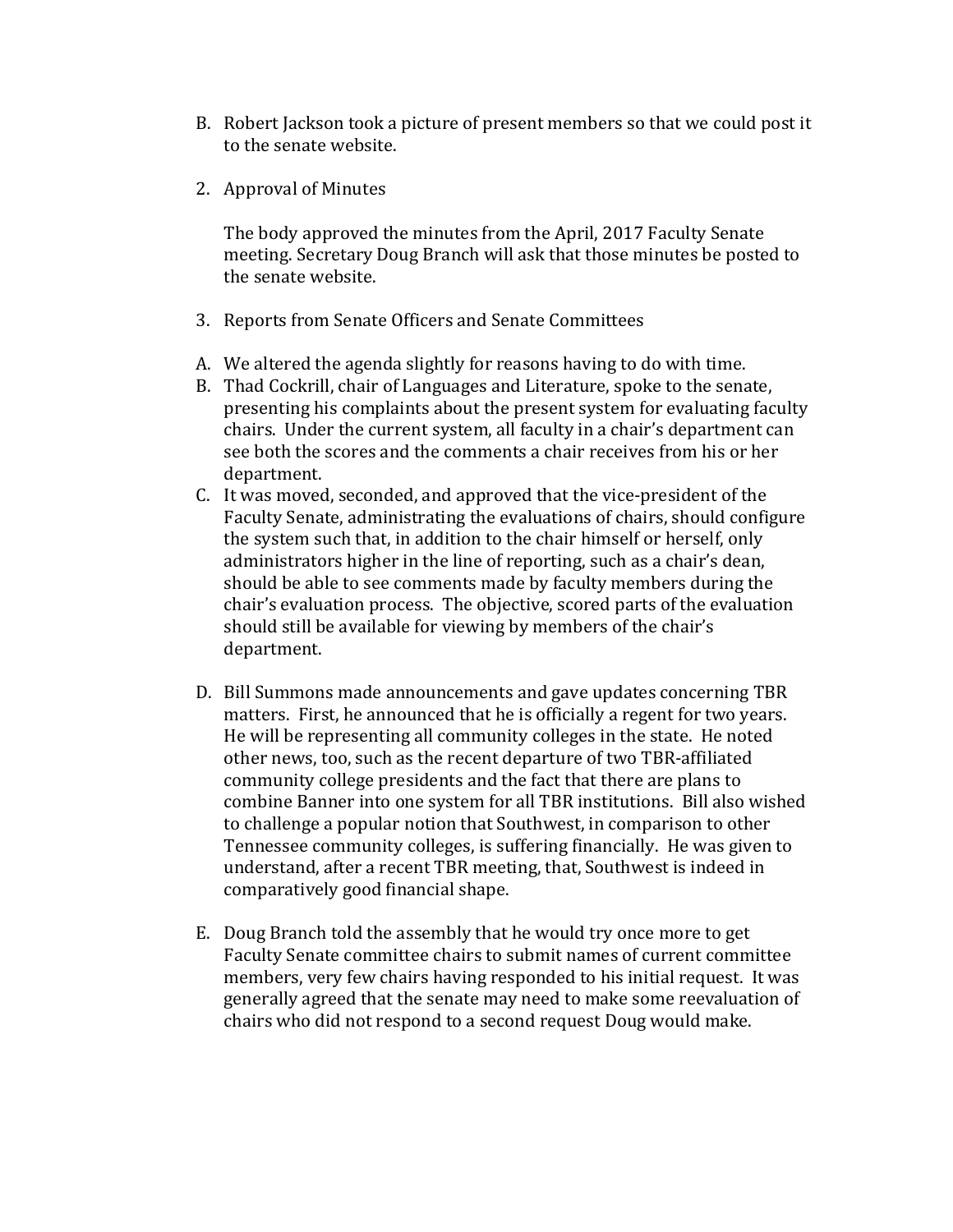- F. Eddie Baker spoke on a number of topics. He encouraged faculty who have been promoted recently to make sure their paychecks are correct. He had learned that some faculty's checks were insufficient. Eddie also noted that the SEC had spoken with Chris Ezell about the early college high school program, a topic of concern for many, and that Chris was optimistic about its implementation and potential. He and Dr. Hall believe that Southwest will have more control over the school than the college did the last time there was a high school program on the Union Ave. campus. Eddie also relayed the SEC's conversation with Chris concerning Chris' thoughts about potential growth for in dual enrollment. Other items from the meeting between Chris Ezell and the SEC included the administration's interest in hiring faculty advising fellows to supplement a low number of professional advisors; a plan to possibly advise students not according to their surnames but according to their majors; a plan to look into how faculty can be more helpful with student recruiting; and the faculty's desire that there a full and clear organizational chart with clear contact information.
- 4. Old Business
- A. Dewey Sykes spoke, wondering if there has been a full discussion and investigation into the recent process for the hiring of new deans, the implementation of which has been a matter of concern to him and others.
- B. Bill Summons read a short letter written by Robert Blaudow, the complaint of which was that in a recent dean search and interview process that the position had been offered to a candidate before the entire interview process had been completed.
- 5. New Business
- A. Because our current vice-president, LaDonna Young, and treasurer, Shannon Little, will no longer be serving on the senate, we conducted an election for these positions. Eddie Baker was elected vice-president, and Joanitha Barnes was elected treasurer. Eddie's position as parliamentarian now being vacant, we elected Tim Harrison to that position.
- B. We appointed an ad hoc committee, to consist of Eddie Baker and Frank Daniels, to make suggestions about how the Faculty Senate should be reorganized, given the new divisional organization of the college.
- C. We decided to look closely at the constitution and decide how to proceed in the election or appointment of new senators to replace departing senators Shannon Little and LaDonna Young.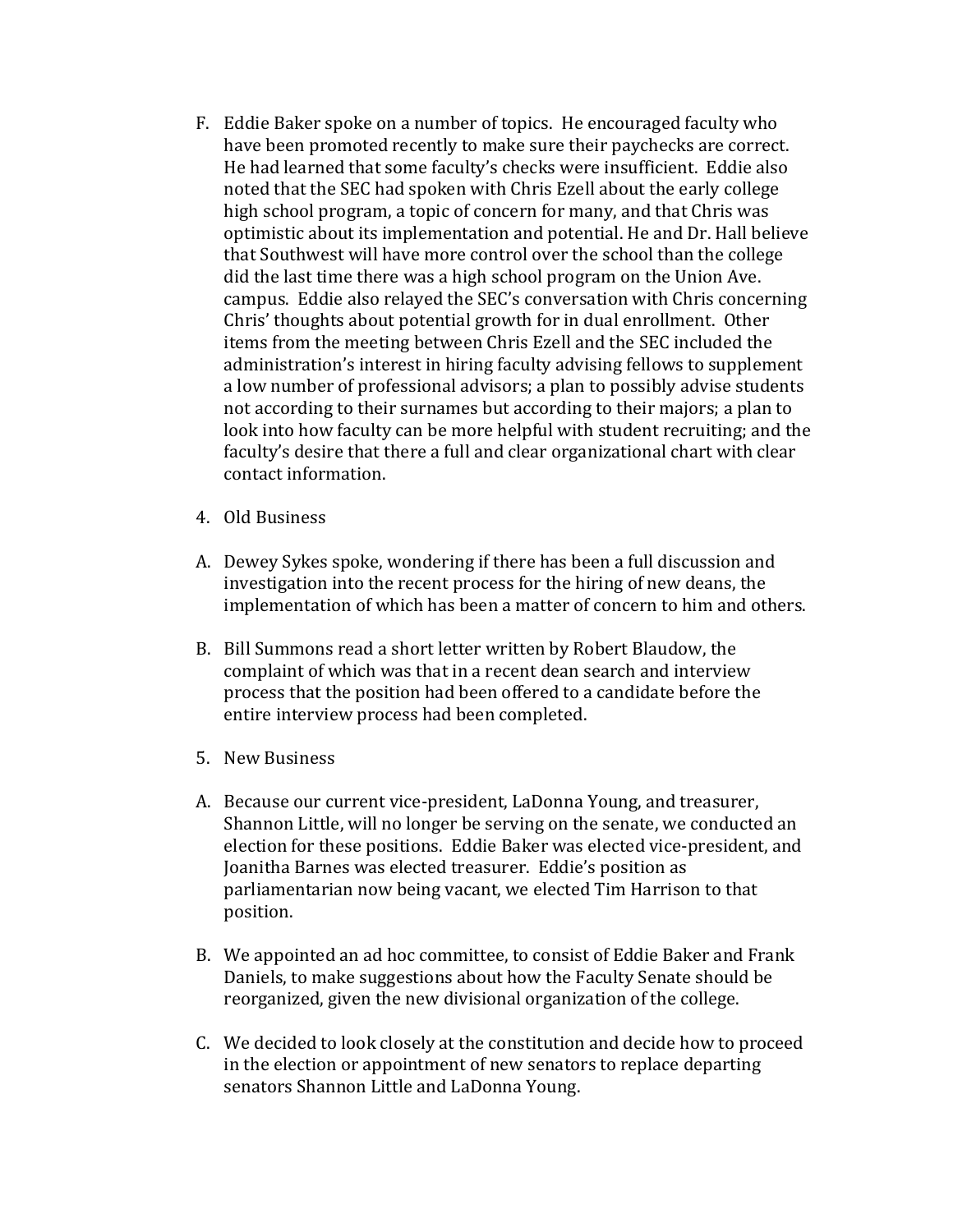6. Adjournment

Bill Summons adjourned the meeting at 4:30 PM.

Respectfully Submitted,

Doug Branch

Faculty Senate Secretary